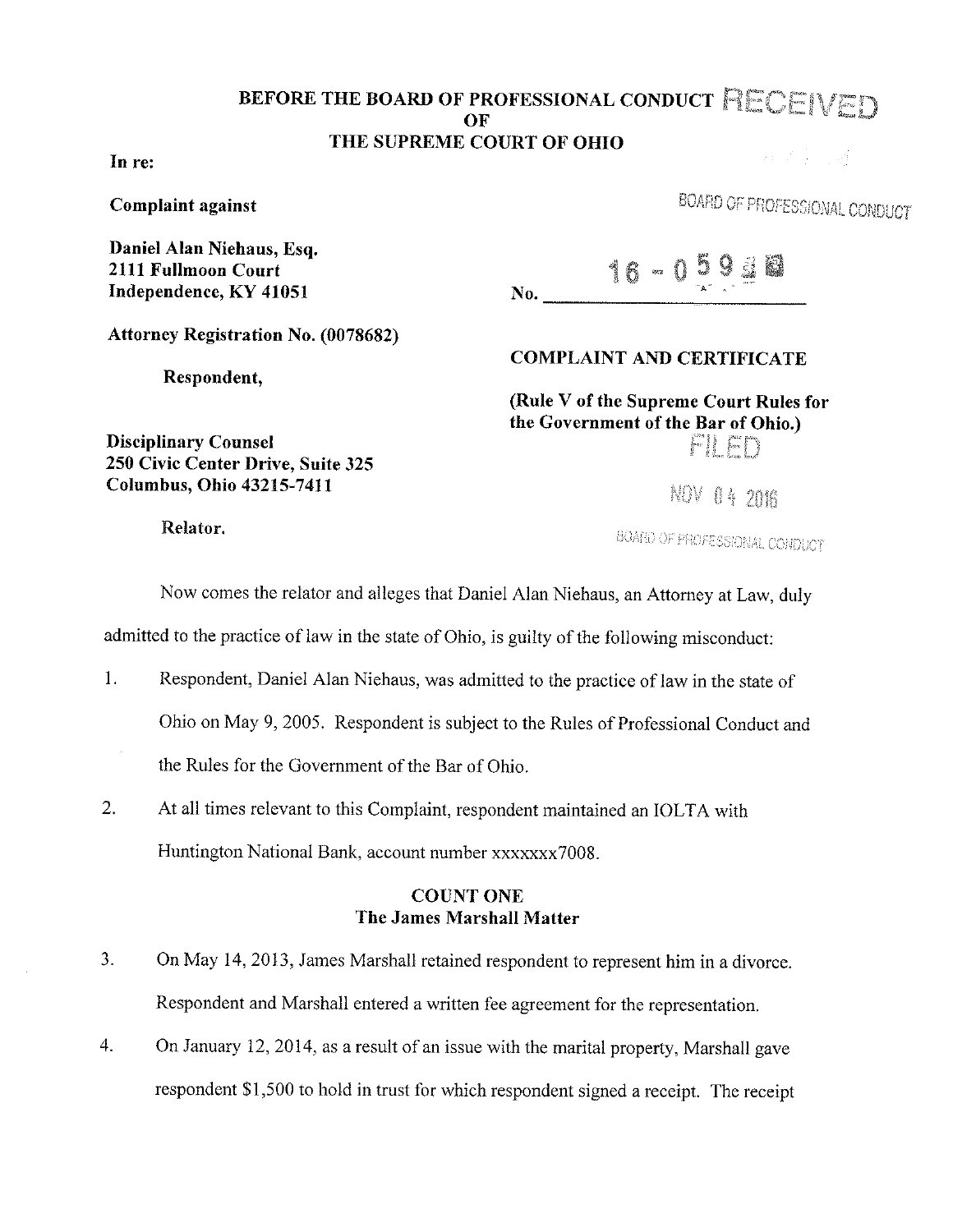stated: "This money is NOT payment towards retainer fees and instead is going into Attorney's IOLTA Trust account to hold. While pending, loan modification packets will be prepared for each loan and submitted. Once the application process is complete, the monies will be withdrawn and distributed accordingly." Respondent failed to deposit the \$1,500 into his IOLTA. Respondent has not returned the \$1,500 to Marshall, or otherwise distributed it on his behalf.

- 5. Similarly, on March 6, 2015, Marshall gave respondent an additional \$300 to hold in trust for which respondent signed a receipt. Again, the receipt stated: "This money is NOT payment towards retainer fees and instead is going into Attorney's IOLTA Trust account to hold. While pending, loan modification packets will be prepared for each loan and submitted. Once the application process is complete, the monies will be withdrawn and distributed accordingly." Respondent failed to deposit the \$300 into his IOLTA. Respondent has not returned the \$300 to Marshall, or otherwise distributed it on his behalf.
- 6. Just before the divorce was final, respondent advised Marshall that, for \$1,000, he would file a motion regarding a potential custody issue.
- 7. On April 16, 2015, Marshall paid respondent \$1,000 for the motion; however, respondent failed to deposit the funds into his IOLTA, failed to file the motion, and never refunded the fee.
- 8. On April 24, 2015, respondent and Marshall signed and filed the final divorce decree.
- 9. Marshall's last contact with respondent was on May 1, 2015. Since that time, Marshall has attempted to contact respondent on multiple occasions regarding the status of the custody matter and the  $$1,800 ($1,500 + $300)$  respondent was supposed to be holding in trust. Respondent has failed to respond to Marshall.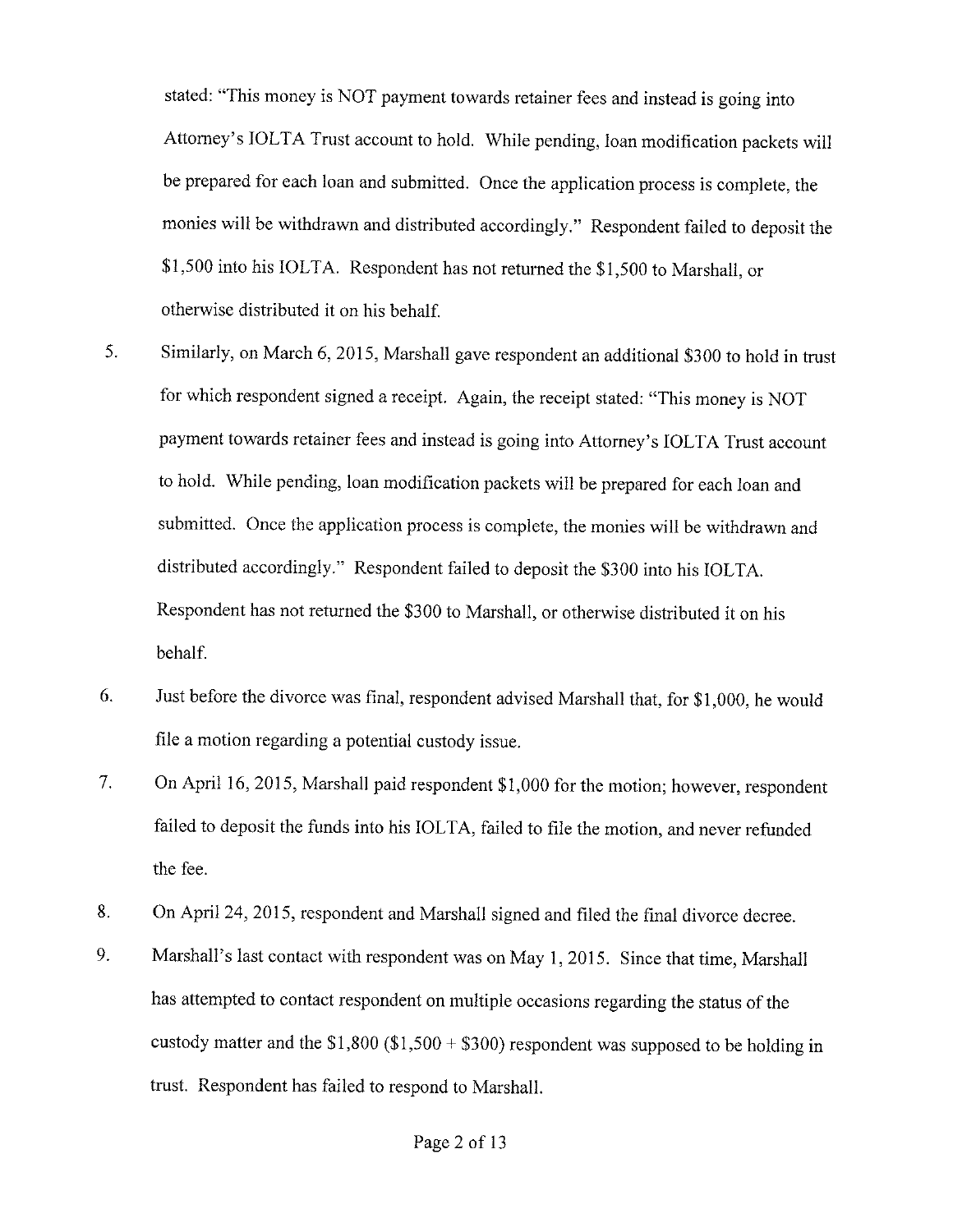- 10. On November 2, 2015, Marshall filed a grievance against respondent.
- 11. On November 10, 2015, Marshall sent respondent a letter by certified mail requesting that respondent return the \$1,800 he was supposedly holding in trust and the \$1,000 fee that Marshall paid for the custody matter. Respondent failed to respond to the letter.
- 12. Respondent's conduct, as alleged in Count One, violates the following provisions of the

Ohio Rules of Professional Conduct:

- a. By failing to prepare and file a motion on Marshall's behalf in the potential custody matter, respondent violated Prof. Cond. R. 1.3 [a lawyer shall act with reasonable diligence and promptness in representing a client];
- b. By failing to keep Marshall reasonably informed about the status of the potential custody matter, respondent violated Prof. Cond. R.  $1.4(a)(3)$  [a lawyer shall keep the client reasonably informed about the status of the client's matter]; and
- c. By failing to respond to Marshall's inquiries regarding the status of his potential custody matter and the money respondent was supposed to be holding in trust, respondent violated Prof. Cond. R. l.4(a)(4) [a lawyer shall comply as soon as practicable with reasonable requests for information from the client].
- d. By misappropriating Marshall's \$1,800 and \$1,000, respondent violated Prof. Cond. R. 8.4(c) [it is professional misconduct for a lawyer to engage in conduct involving dishonesty, fraud, deceit, misrepresentation];
- e. By failing to deposit Marshall's \$1,000 advanced fee payment into his IOLTA, respondent violated Prof. Cond. R. 1.15(c) [a lawyer shall deposit into a client trust account legal fees and expenses that have been paid in advance, to be withdrawn by the lawyer only as fees are earned or expenses incurred]; and
- f. By failing to promptly refund to Marshall unearned advanced fees, respondent violated Prof. Cond. R.  $1.16(e)$  [a lawyer who withdraws from employment shall promptly refund any part of a fee paid in advance that has not been earned].

#### **COUNT TWO The Cerissa Newbill Matter**

- 13. On March 9, 2015, Cerissa Newbill retained respondent to represent her in a criminal matter in Hamilton County Municipal Court, 14CRB34303.
- 14. On June 10, 2015, Newbill was acquitted of the criminal charge.
- 15. On August 7, 2015, the record of arrest in Newbill's criminal matter was sealed.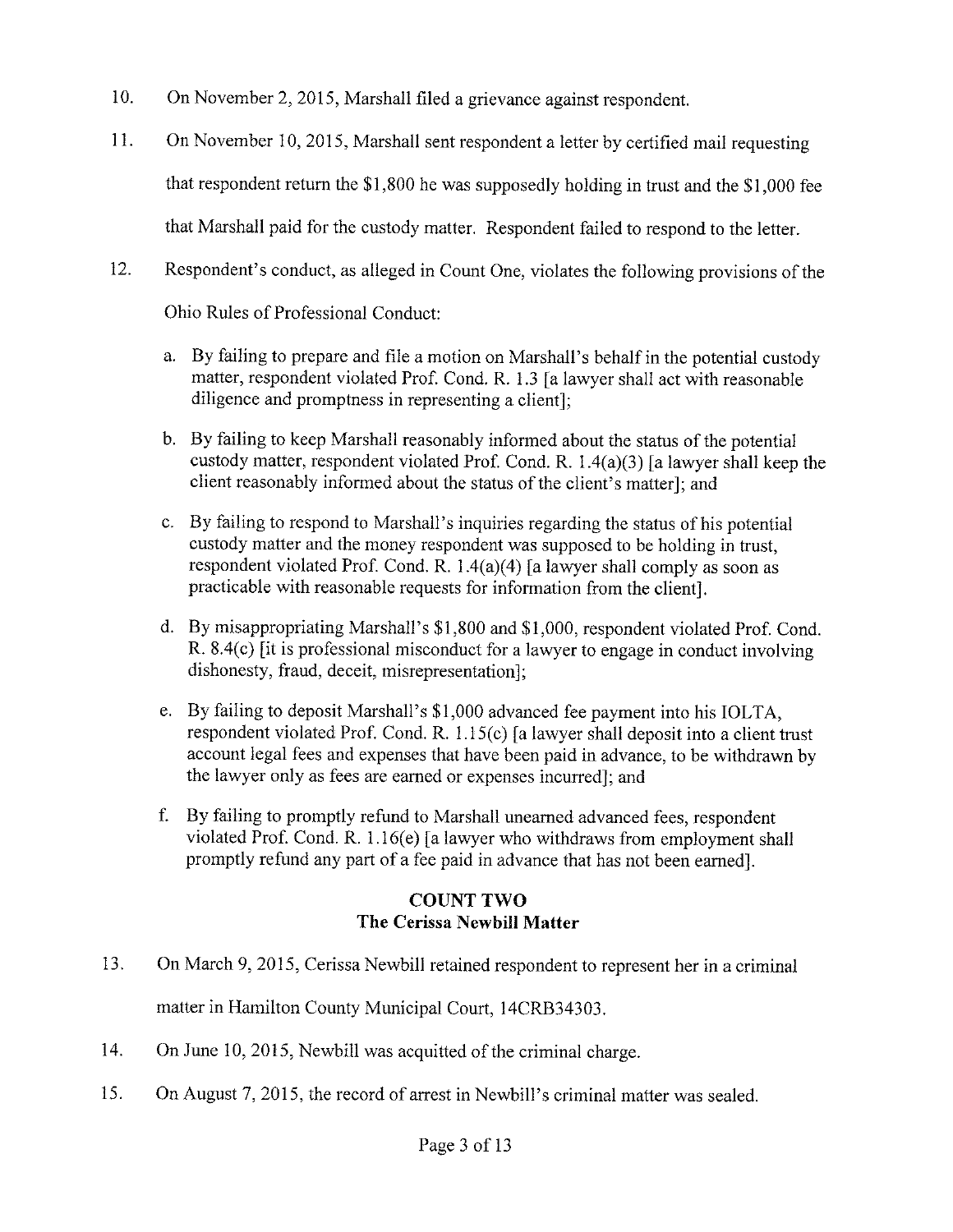- 16. On September 18, 2015, Newbill retained respondent to represent her in pursuing a claim for civil damages against the police arising out of the above-referenced criminal matter. Respondent and Newbill entered into a written contingency fee agreement for the representation, in which respondent, among other things, agreed to file a complaint by September 25, 2015, and provide Newbill with at least biweekly updates on the matter.
- 17. Between September 18, 2015 and December 16, 2015, Newbill telephoned and left voice mail messages for respondent on many occasions seeking information about the status of her civil matter. Despite these messages, respondent did not return Newbill's calls. Respondent failed to provide Newbill with the promised biweekly updates on the matter.
- 18. In a meeting in respondent's office on November 10, 2015, respondent informed Newbill, for the first time, that he had taken time off due to a family member's health issues.
- 19. Respondent failed to file a civil complaint on behalf of Newbill.
- 20. On December 16, 2015, Newbill terminated respondent's representation via letter sent by certified mail. The letter also requested an itemization of services and her file. Respondent failed to respond to this letter and failed to provide Newbill with her file or an itemization of his services.
- 21. On January 13, 2016, Newbill filed a grievance against respondent.
- 22. On May 6, 2016, Newbill's new lawyer filed a complaint in the U.S. District Court for the Southern District of Ohio, naming as defendants three employees of the Cincinnati Police Department and the City of Cincinnati. The complaint alleges damages under 42 U.S.C. 1983 and U.S.C. 1988, and the matter is ongoing.
- 23. Respondent's conduct, as alleged in Count Two, violates the following provisions of the Ohio Rules of Professional Conduct: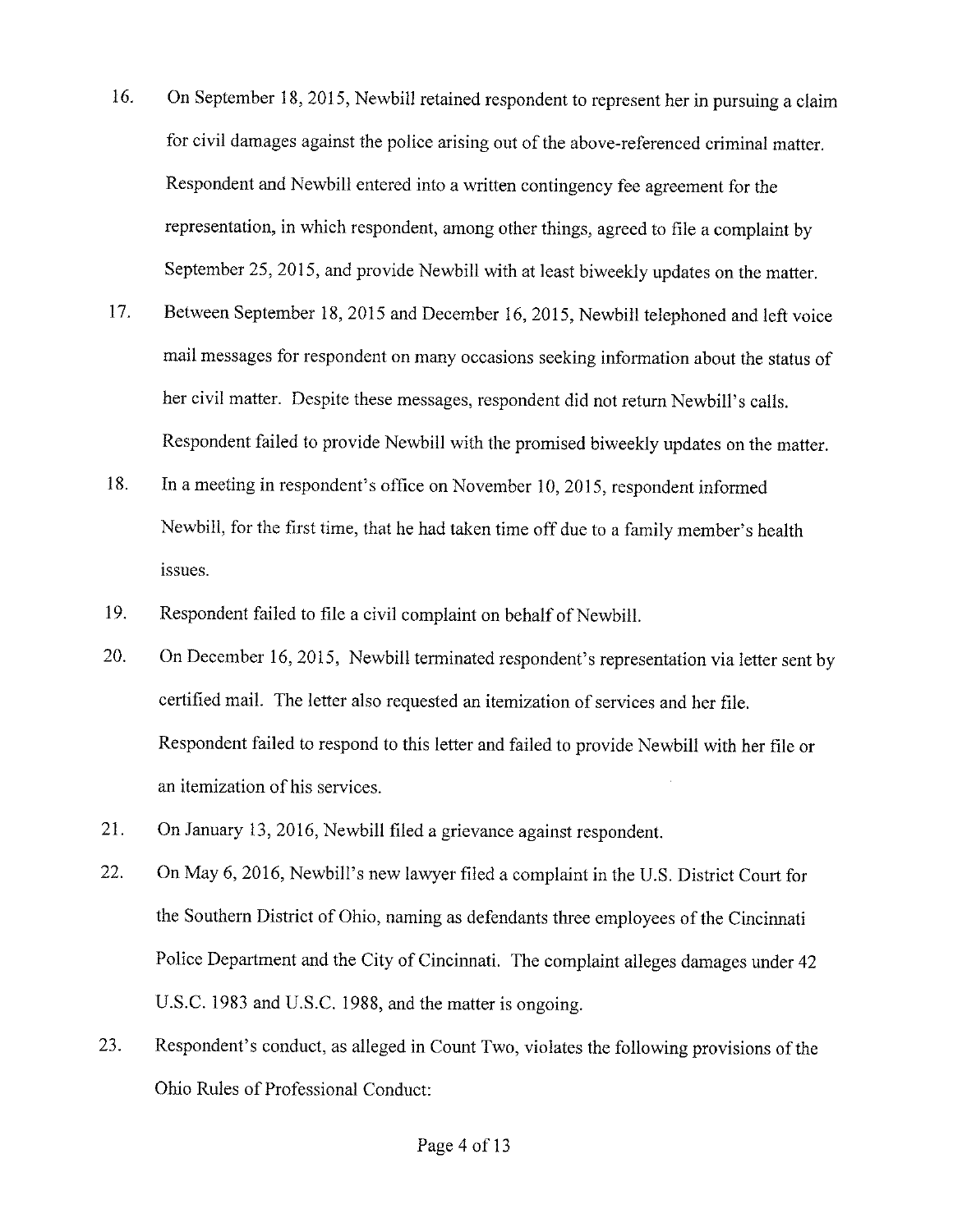- a. By failing to prepare and file a complaint on Newbill's behalf, respondent violated Prof. Cond. R. 1.3 [a lawyer shall act with reasonable diligence and promptness in representing a client];
- b. By failing to keep Newbill reasonably informed about the status of her civil matter, respondent violated Prof. Cond. R. l.4(a)(3) [a lawyer shall keep the client reasonably informed about the status of the client's matter]; and
- c. By failing to respond to Newbill's telephone inquiries regarding the status of her civil matter and failing to respond to Newbill's December 16, 2015 request for an itemization of services and her file, respondent violated Prof. Cond. R. l.4(a)(4) [a lawyer shall comply as soon as practicable with reasonable requests for information from the client].

## **COUNT THREE IOLTA**

## **The Lemle Matter**

- 24. On August 10, 2014, the balance in respondent's IOLTA was \$1,876.29.
- 25. On August 11, 2014, respondent deposited a check into his IOLTA in the amount of \$3,500 on behalf of his client, Robert Lemle, as full and final settlement of Lemle's claim in a personal injury matter.
- 26. On August 14, 2014, respondent issued a check drawn on his IOLTA in the amount of \$1,166.66, which represented his one-third fee of the settlement proceeds. The check was made payable to "Niehaus Law LLC" and the words "Robert Lemle BI Settlement" were written on the memo line.
- 27. On August 17, 2014, respondent misappropriated the remainder of Lemle's funds by issuing a check drawn on his IOLTA in the amount of \$2,333.34. The check was made payable to "Daniel A. Niehaus" and the words "Robert Lemle Bodily Injury" were written on the memo line. After respondent misappropriated Lemle's funds, the balance in the IOL TA was \$1,876.29, which was the balance in the IOLTA prior to the deposit of Lemle's settlement funds.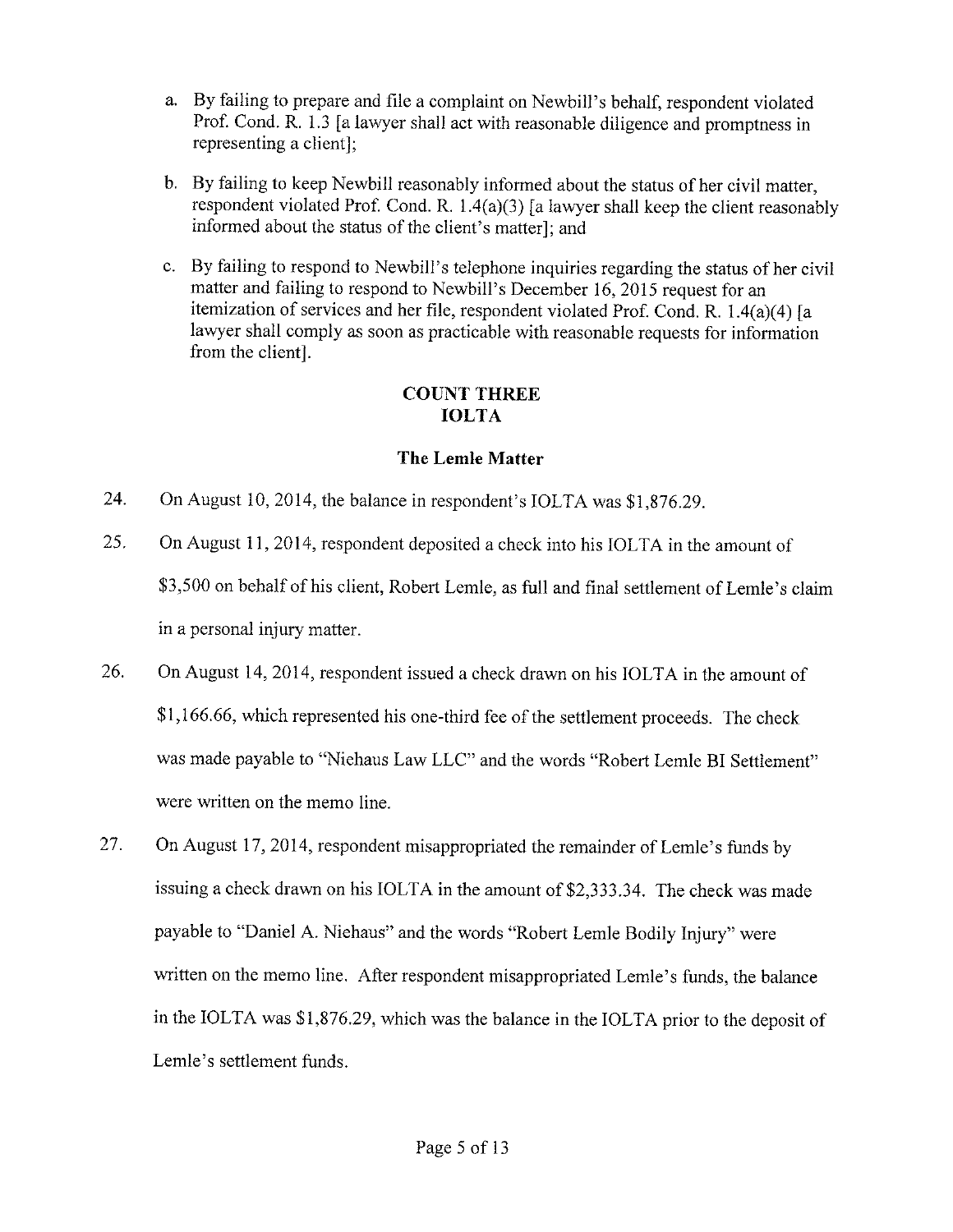- 28. On October 3, 2014, respondent deposited a settlement check into his IOLTA in the amount of \$6, 125 on behalf of another client, Gary Weber. Respondent failed to withdraw his one-third fee from the Weber settlement, thereby commingling his personal funds with client funds.
- 29. On October 8, 2014, respondent issued a check drawn on his IOLTA in the amount of \$2,333.34 made payable to "Robert Lemle." The check was ostensibly dated September 11, 2014; however, on that date, the balance in respondent's IOLTA was \$1,876.29, which would have been insufficient to pay Lemle his share of the settlement proceeds.

#### **Additional Misappropriation of Client Funds**

30. Based upon a review and reconstruction of respondent's IOL TA records, respondent routinely withheld a portion of his clients' settlement funds in his IOLTA ostensibly to pay third party providers (see chart); however, he never disbursed the funds on behalf of his clients.

| <b>Client</b> | <b>Settlement</b> | <b>Deposit</b><br>Date | Fees to<br>Respondent | <b>Funds</b> to<br><b>Client</b> | <b>Funds</b> to<br>third<br><b>Parties</b> | <b>Funds</b><br>Remaining<br>in Trust |
|---------------|-------------------|------------------------|-----------------------|----------------------------------|--------------------------------------------|---------------------------------------|
| Andrews       | \$3,000           | 07/09/14               | \$712.63              | \$750                            | $\bf{0}$                                   | \$1,537.37                            |
| April L.      | \$15,000          | 10/27/14               | \$6,600               | \$3,000                          | \$3,639.53                                 | \$1,760.47                            |
| Short         | \$4,500           | 01/06/15               | \$1,726               | \$1,000                          | $\theta$                                   | \$1,774.00                            |
| Payne         | \$12,000          | 05/21/15               | \$4,300 <sup>1</sup>  | \$4,000                          | $\overline{0}$                             | \$3,700.00                            |
| Edwards       | \$13,000          | 06/09/15               | $$4,832.90^2$         | \$3,455                          | $\theta$                                   | \$4,712.10                            |
|               |                   |                        |                       |                                  | <b>Total</b>                               | $$13,483.94^3$                        |

<sup>&</sup>lt;sup>1</sup> Respondent paid \$1,500 of the \$4,300 to co-counsel.<br><sup>2</sup> Respondent paid \$1,583.23 of the \$4,832.90 to co-counsel.<br><sup>3</sup> Due to respondent's non-cooperation in relator's investigation, related cannot determine the exact respondent's misappropriation; however, upon information and belief, respondent misappropriated at least \$11,900, not including the \$2,800 respondent misappropriated from Marshall (see Count One).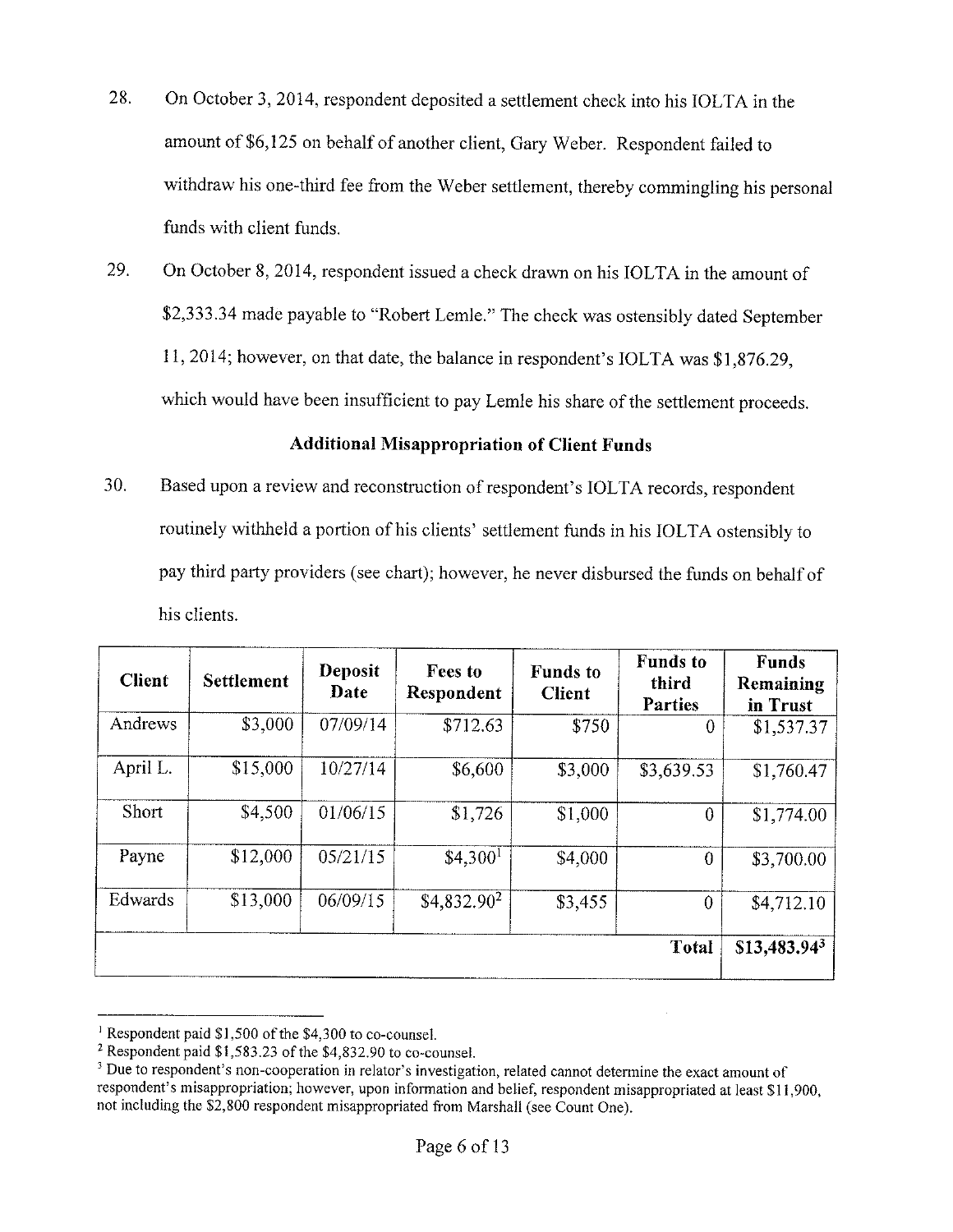- 31. Although respondent should have had at least \$13,483.94 in his IOLTA, as of August 3, 2015, the balance in respondent's IOLTA was \$12,448.36—all of which belonged to clients or third parties.
- 32. Between August 4, 2015 and September 22, 2015, respondent misappropriated \$11,900 by issuing 10 checks drawn on his IOLTA made payable to his wife, "Marcy Niehaus."
- 33. Respondent issued two additional checks (1193 and 1195) drawn on his IOLTA to his wife; however, those checks were returned due to insufficient funds, resulting in a balance of  $$476.36<sup>4</sup>$
- 34. In addition to misappropriation of client funds, respondent failed to maintain a ledger for each client on whose behalf funds were being held in his IOLTA between August 1, 2015 and November 30, 2015.
- 35. Similarly, respondent failed to maintain a general ledger for his IOLTA between August 1, 2015 and November 30, 2015.
- 36. Respondent's conduct, as alleged in Count Three, violates the following provisions of the Ohio Rules of Professional Conduct and the Supreme Court Rules for the Government of the Bar of Ohio:
	- a. By failing to maintain a record for each client on whose behalf funds are held on his client trust account, respondent violated Prof. Cond. R. l .15(a)(2);
	- b. By failing to maintain a record for his client trust account setting forth the name of the account, the date, amount, and client affected by each credit and debit, and the balance in the account, respondent violated Prof. Cond. R.  $1.15(a)(3)$ ;
	- c. By commingling personal funds in his client trust account, respondent violated Prof. Cond. R. l.15(a); and

<sup>&</sup>lt;sup>4</sup> \$12,448.36-\$11,900-\$72 in bank charges for the two returned checks leave a balance of \$476.36.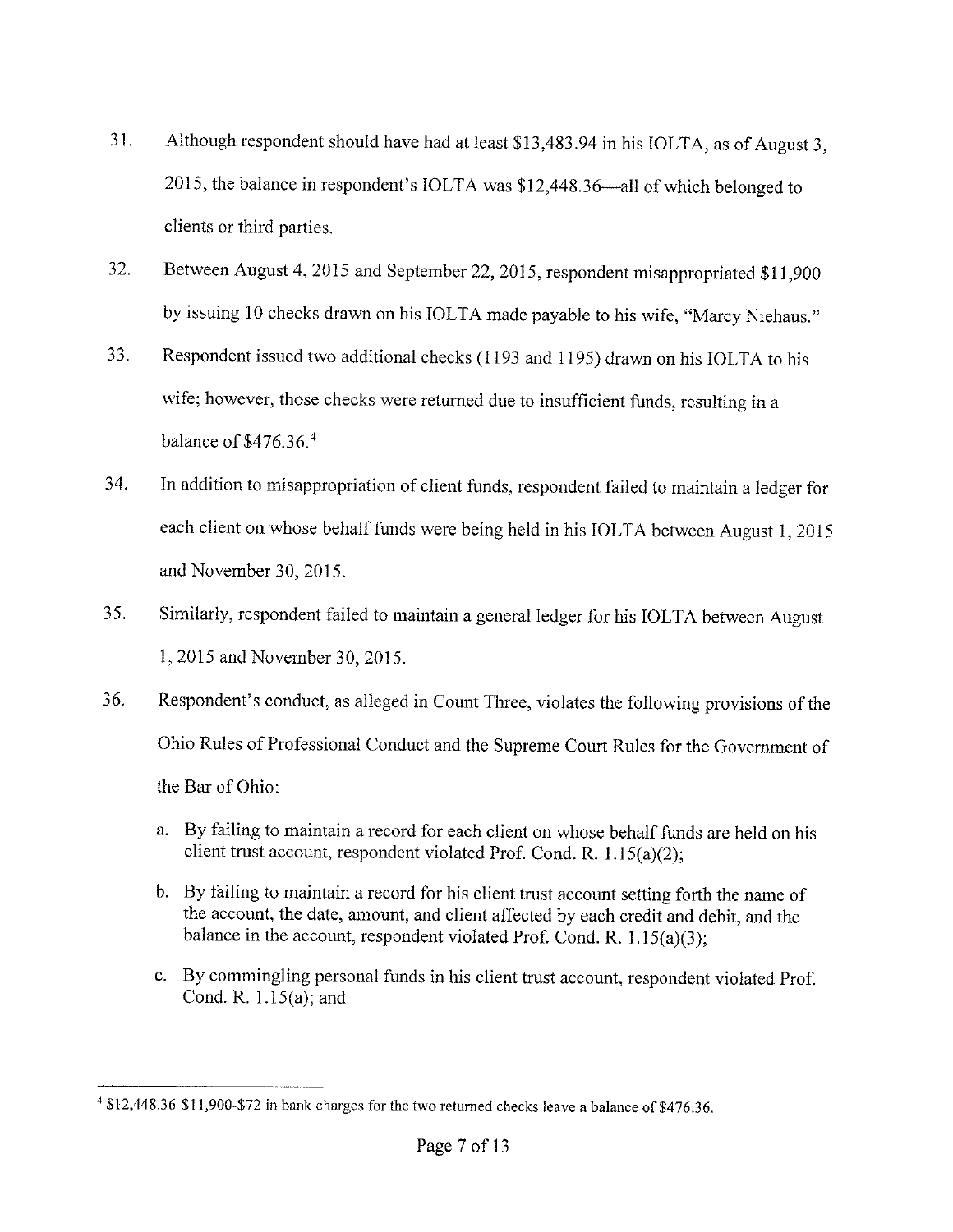d. By misappropriating Lemle's funds along with at least \$11,972, respondent violated Prof. Cond. R. 8.4(c) [it is professional misconduct for a lawyer to engage in conduct involving dishonesty, fraud, deceit, misrepresentation].

### **COUNT FOUR Investigation by Relator**

- 37. On November 20, 2015, relator sent a Letter of Inquiry ("LOI") to respondent, regarding the overdraft of his IOLTA, by certified mail to the employer address that he registered with the Supreme Court's Office of Attorney Services, i.e., 117 Broad Street, 3<sup>rd</sup> Floor, Cincinnati, OH 45202. The LOI was delivered to respondent's employer address on November 12, 2015. The LOI required that a response from respondent be received by relator no later than November 24, 2015.
- 38. On Wednesday, November 25, 2015 at 5:04 p.m., the day before Thanksgiving, relator received from respondent a facsimile requesting an extension of time to respond to the LOI.
- 39. On Monday, November 30, 2015, respondent called relator.
- 40. On December 7, 2015, relator received a response to the LOI; however, the response failed to include most of the information requested in the LOI, including but not limited to, individual client ledgers, fee agreements, a ledger reflecting personal funds, copies of correspondence to clients whose funds were affected by the overdraft, and proof that his IOLTA was restored to the proper pre-overdraft balance.
- 41. On January 7, 2016, relator sent to respondent a letter by first class mail to respondent's employer address. The letter required respondent to provide a written response to various additional questions and provide copies of specified documents. The letter also required that the response be postmarked no later than January 21, 2016. Respondent failed to respond to the letter.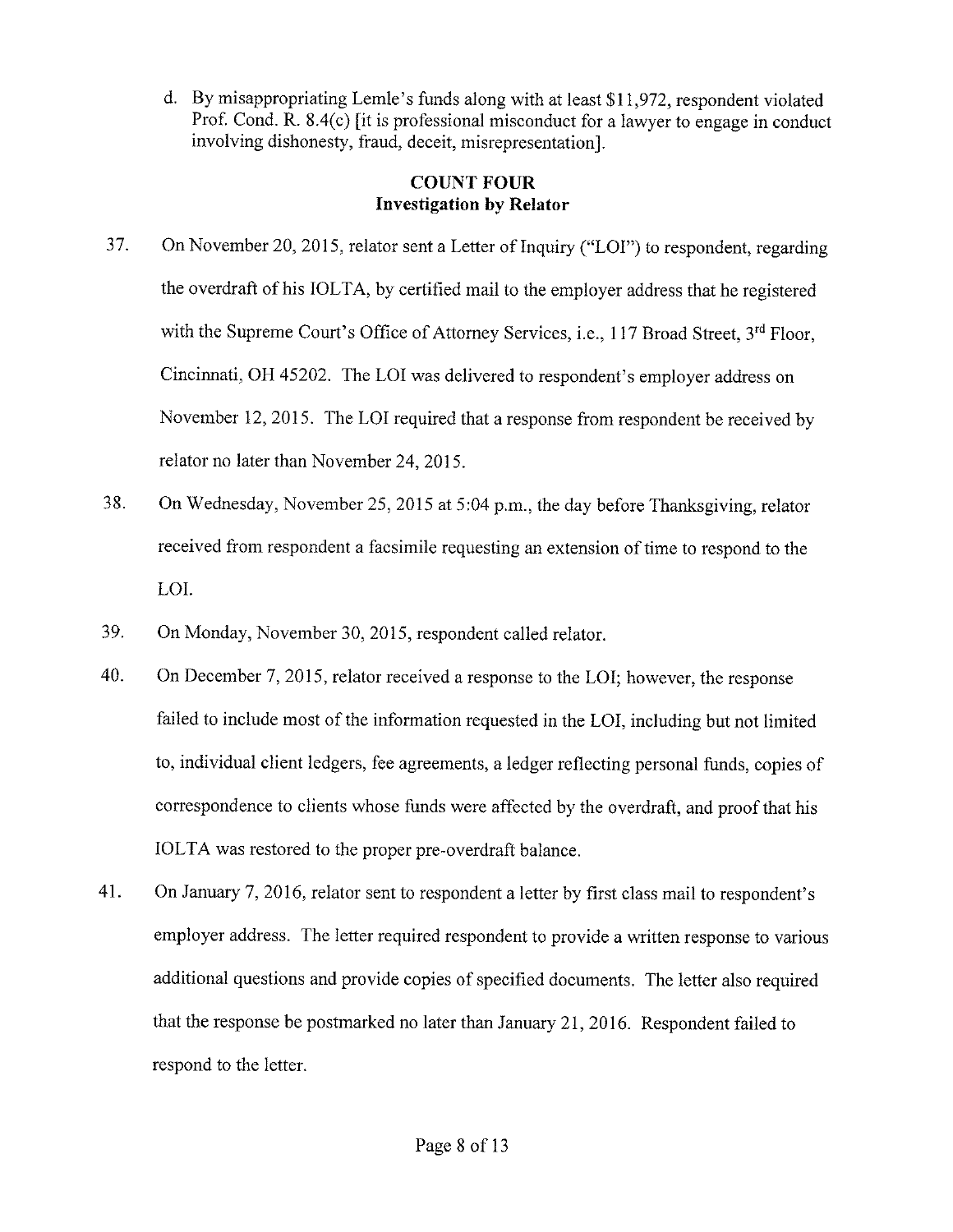- 42. On January 29, 2016, relator sent to respondent a letter, by certified mail, return receipt requested, to respondent's employer address. The letter was delivered on February 1, 2016. The letter required respondent to provide an immediate response to relator's January 7, 2016 letter.
- 43. On February 5, 2016, respondent called relator and requested an extension of time to respond to the January 7, 2016 and January 29, 2016 letters. At respondent's request, relator granted an extension of time until February 15, 2016.
- 44. On February 10, 2016, relator received a facsimile from respondent confirming the extension of time. Respondent failed to submit a response to relator by February 15, 2016.
- 45. On February 25, 2016, relator emailed respondent regarding his outstanding response to the January 7, 2016 and January 29, 2016 letters. Respondent replied on February 26, 2016 and promised to submit his outstanding response to relator by March 1, 2016. Due to his mother's health, relator provided respondent until March 25, 2016 to submit his outstanding response. Respondent failed to submit his outstanding response by that date.
- 46. On March 28, 2015, relator received a facsimile from respondent requesting a few additional days to submit his outstanding response due to the passing of his mother. Relator responded by email and granted respondent an extension until April 5, 2016 to submit his outstanding response.
- 47. On April 5, 2016, respondent submitted his outstanding response to relator's January 7, 2016 and January 29, 2016 letters.
- 48. On April 6, 2016, relator sent a Letter of Inquiry ("Newbill LOI") to respondent, regarding Newbill's grievance, by certified mail, return receipt requested, to the employer address that he registered with the Supreme Court's Office of Attorney Services, i.e., 117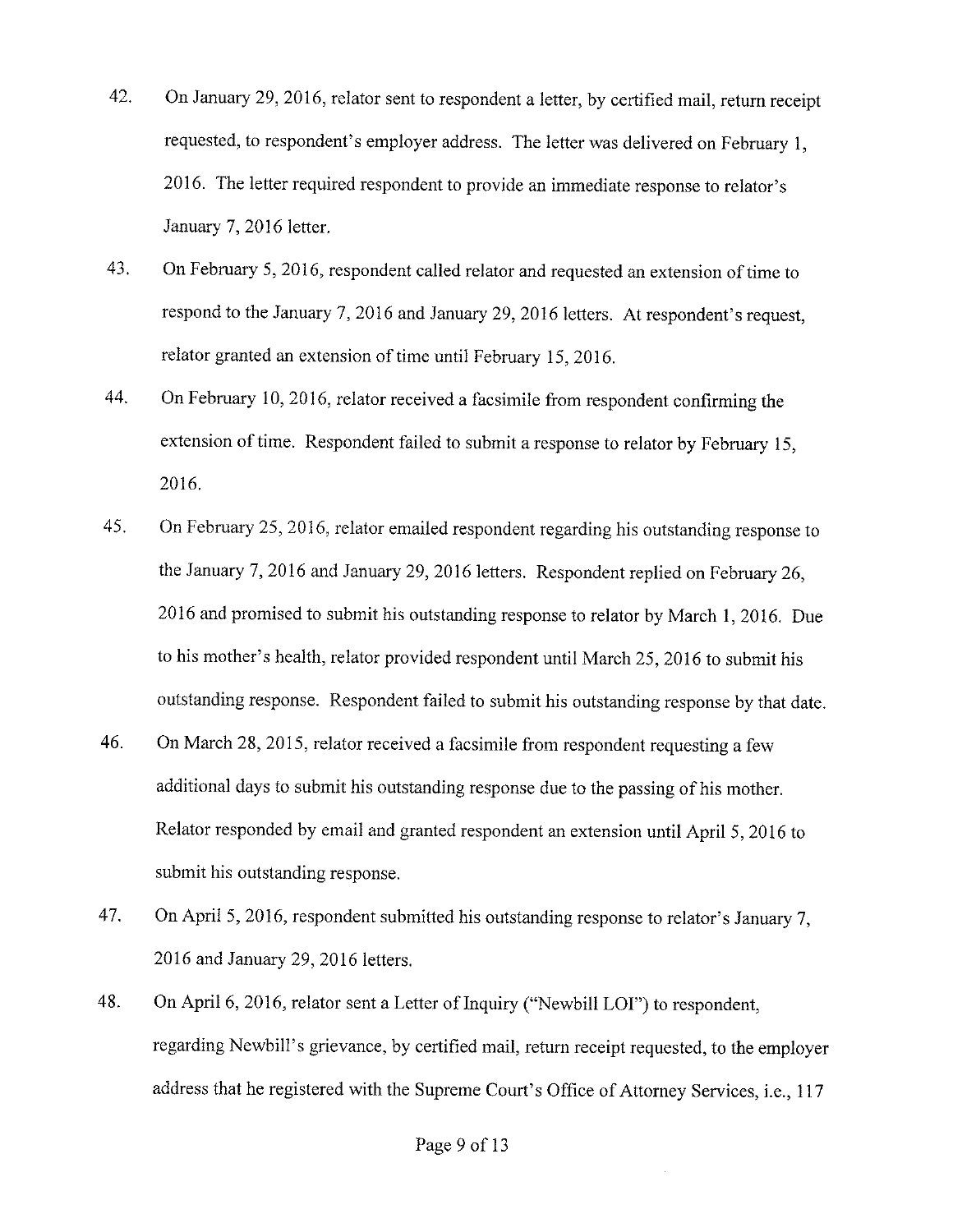Broad Street, 3rd Floor, Cincinnati, OH 45202. The Newbill LOI was "unclaimed" and returned to relator by the U.S. Postal Service.

- 49. On April 6, 2016, relator sent a Letter of Inquiry ("Marshall LOI") to respondent, regarding Marshall's grievance, by certified mail, return receipt requested, to the employer address that he registered with the Supreme Court's Office of Attorney Services, i.e., 117 Broad Street, 3rd Floor, Cincinnati, OH 45202. The Marshall LOI was "unclaimed" and returned to relator by the U.S. Postal Service.
- 50. On May 5, 2016, respondent emailed relator and inquired whether relator had sent him certified mail. Respondent's email stated that he "was recently out-of-town having returned this morning to a 'final redelivery notice' from [the] USPS."
- 51. On May 6, 2016, relator sent respondent a letter regarding the Newbill LOI and the Marshall LOI, by certified mail, return receipt requested, to his home address and by email. The letter was delivered to respondent's home address on May 9, 2016. The letter required respondent to provide a response on or before May 13, 2016.
- 52. On Saturday, May 14, 2016, respondent sent relator a two-page facsimile, which included a cover sheet and only one page of what appeared to be a multi-page response.
- 53. On May 16, 2016, relator emailed respondent regarding the missing pages. Respondent failed to respond to the email.
- 54. On May 24, 2016, respondent emailed relator regarding his response to the Newbill LOI and the Marshall LOI. Relator responded by email and attached relator's May 16, 2016 email regarding the missing pages. Respondent failed to respond to the email.
- 55. On May 31, 2016, respondent emailed relator again regarding his response to the Newbill LOI and the Marshall LOI. Relator responded by email requesting that respondent call at

 $\boldsymbol{J}$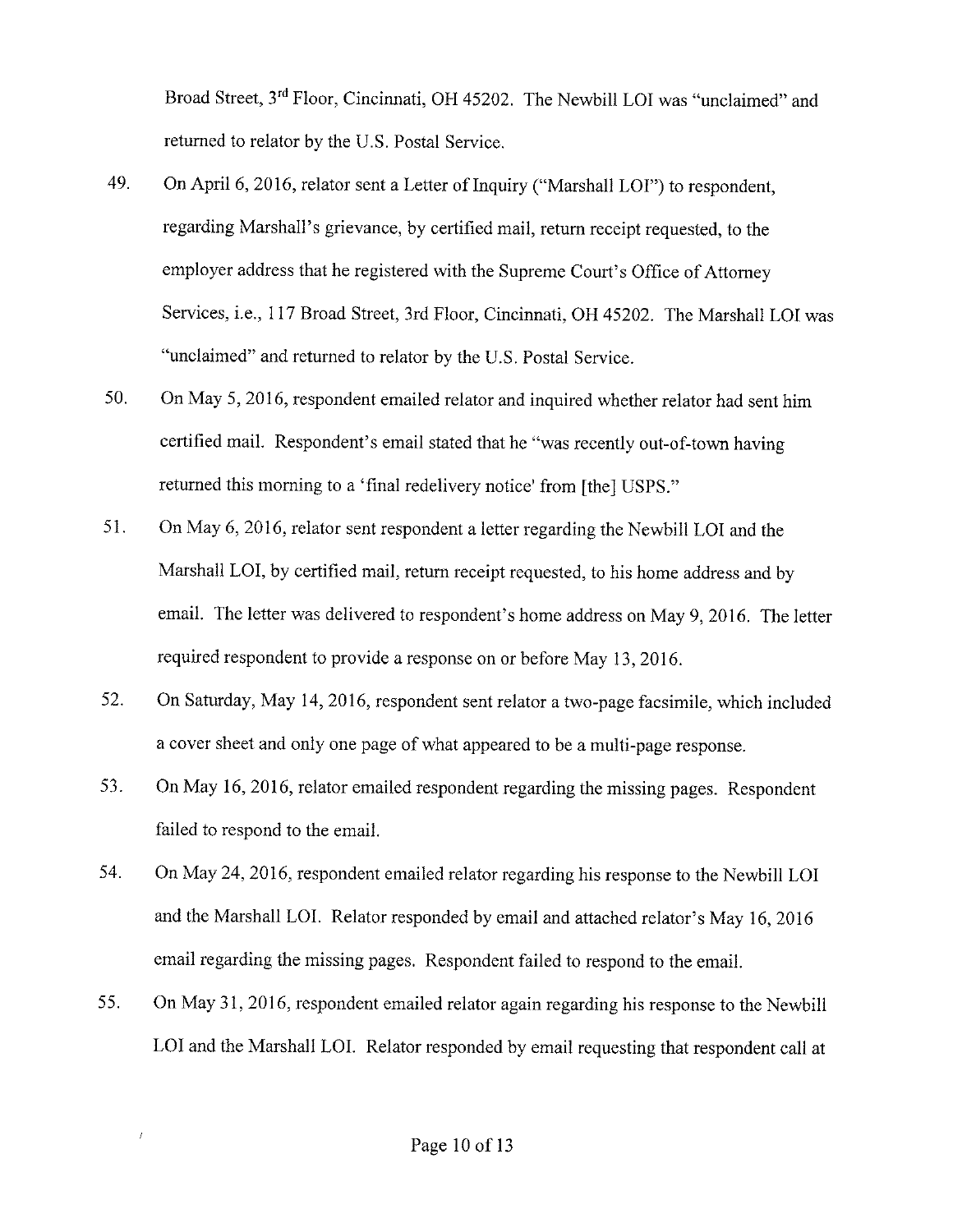his earliest convenience. Respondent failed to respond to the email, either by email or by calling relator as requested.

- 56. On June 1, 2016, relator called and left a voice mail message for respondent and relator sent respondent a facsimile regarding the missing pages. Respondent failed to respond to either the voice mail message or the facsimile.
- 57. On June 22, 2016, relator called respondent but was unable to leave a voice mail message because his voice mailbox was "full." Respondent failed to respond to the call.
- 58. On July 22, 2016, relator called respondent but was unable to leave a voice mail message because his voice mailbox was "full." Respondent failed to respond to the call.
- 59. On August 24, 2016, relator personally delivered the following documents to respondent's home address:
	- a. A letter regarding relator's attempts to contact respondent about his outstanding and overdue responses;
	- b. A LOI regarding another grievance; and
	- c. A subpoena compelling his attendance at a deposition on September 22, 2016 at 9:30 a.m. at the Cincinnati Bar Association, 225 E. 6'h Street, Cincinnati, OH 45202. The subpoena was left with a family member who reported that respondent was not home.
- 60. Respondent failed to appear for the September 22, 2016 deposition and failed to notify relator that he was unable to appear or that he did not intend to appear.
- 61. Respondent's conduct, as alleged in Count Four, violates the following provisions of the Ohio Rules of Professional Conduct and the Supreme Court Rules for the Government of the Bar of Ohio: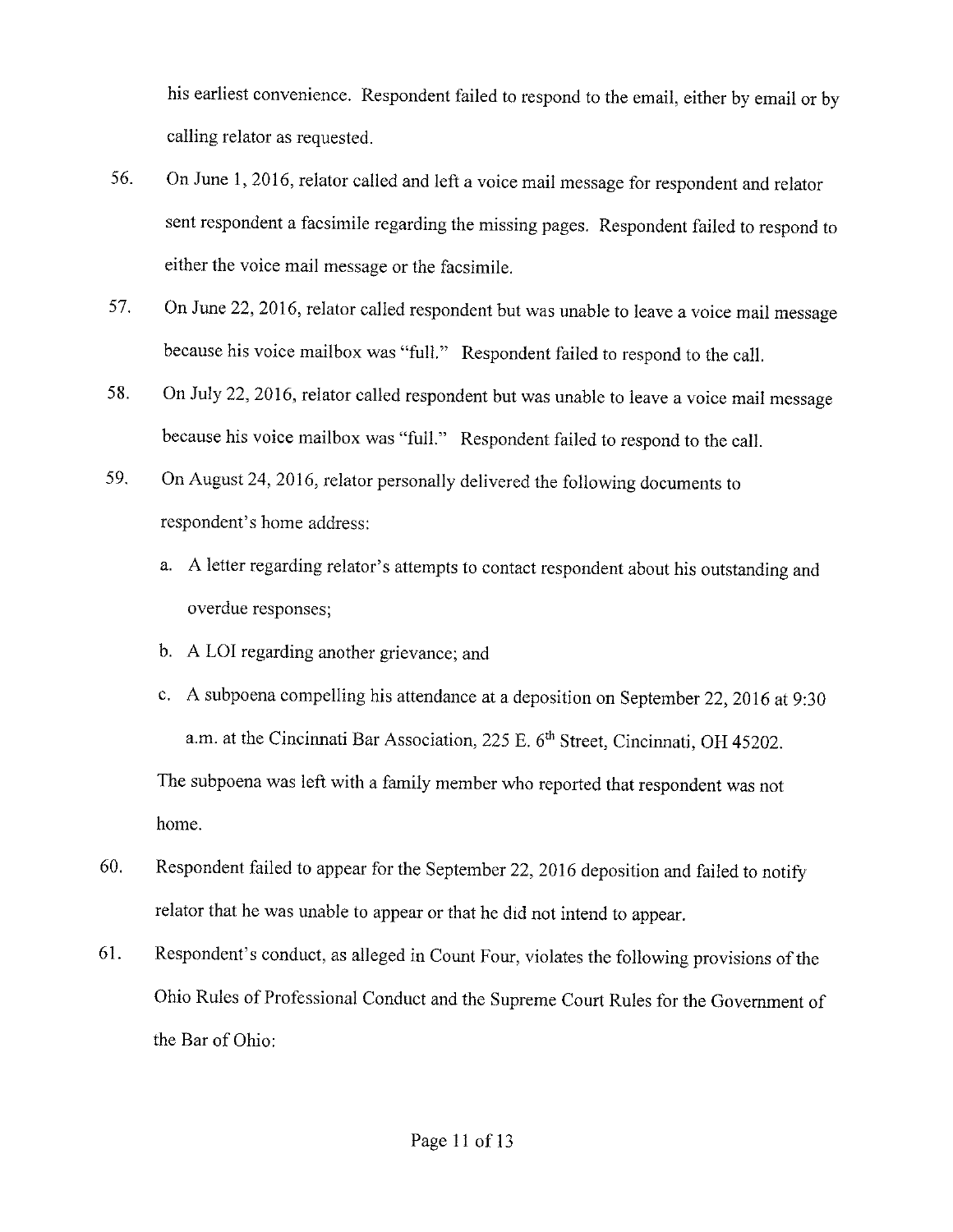- a. By knowingly failing to respond to demands for information by relator, respondent violated Prof. Cond. R. 8.l(b); and
- b. By neglecting or refusing to assist in relator's disciplinary investigation of the allegations contained in this Complaint, respondent violated Gov. Bar R. V(9)(G).

# **CONCLUSION**

Wherefore, pursuant to Gov. Bar R. V and the Rules of Professional Conduct, relator

alleges that respondent is chargeable with misconduct; therefore, relator requests that respondent

be disciplined.

Scott J. Drex $\&$ l ( $b$ 091467) Disciplinary Counsel

 $\widehat{\text{aifer Al}}$ Bondurant (0079384) Assistant Disciplinary Counsel  $\frac{1}{250}$  Civic Center Drive, Suite 325 Columbus, Ohio 43215-7411 614.461.0256  $614.461.7205 - fax$ jennifer.bondurant@sc.ohio.gov